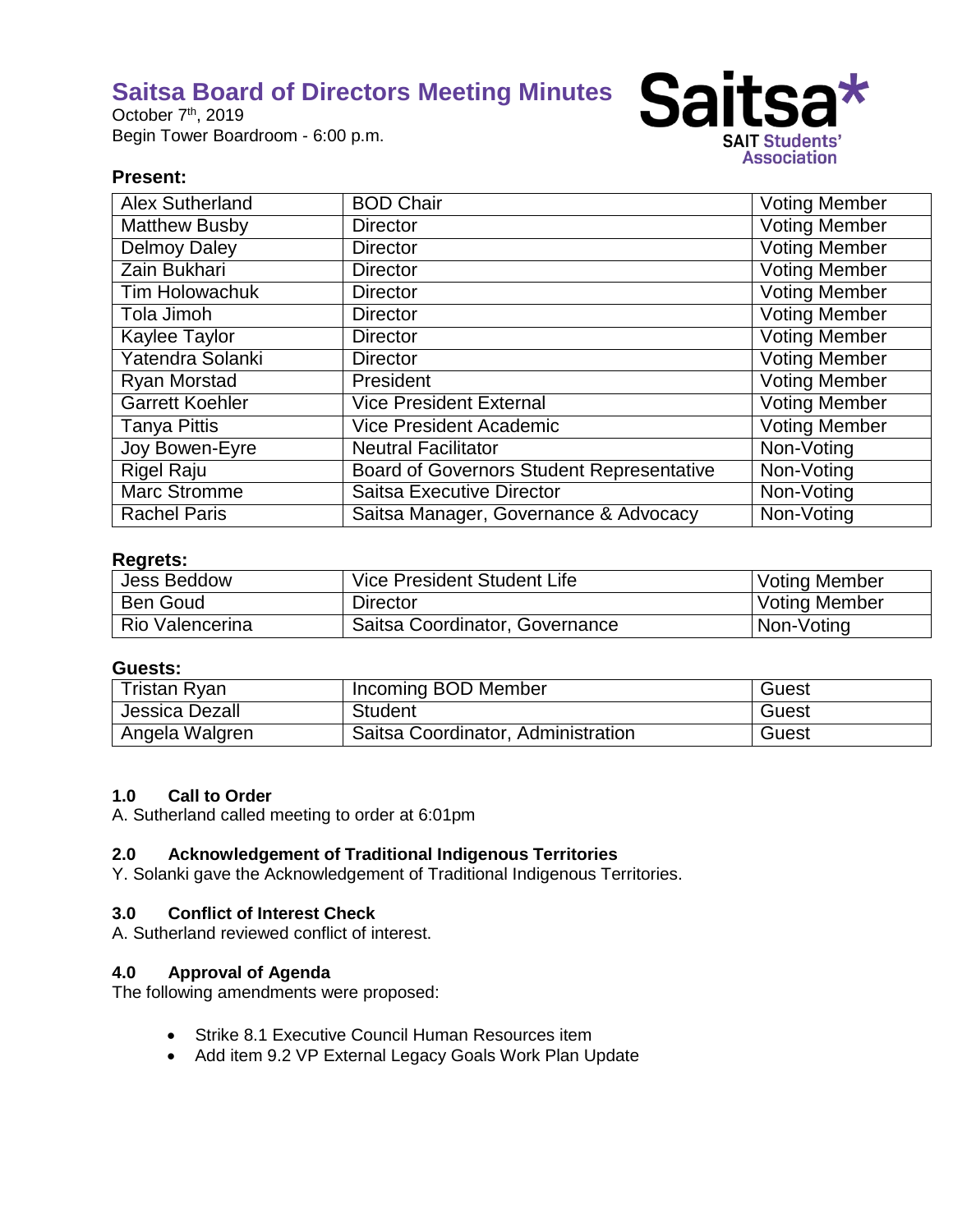October 7<sup>th</sup>, 2019 Begin Tower Boardroom - 6:00 p.m.

## **Motion**

Move to strike 8.2 Ad-Hoc Advocacy Committee discussion item from the agenda **A.Sutherland/T. Holowachuk Motion Failed 2-6-3**

## **Motion**

Move to approve the amended agenda.

**A.Sutherland/K. Taylor Motion Carried 11-0-1**

## **5.0 Adoption of Minutes**

#### **Motion**

Move to adopt the minutes from the Regular Meeting of the Board, September  $9<sup>th</sup>$ , 2019. **A.Sutherland/R. Morstad Motion Carried 11-0-1**

## **6.0 Individual Reports**

**6.1 President** – R. Morstad

Report as submitted. The Fall Reading Week proposal document has been submitted to the appropriate parties, including Dean's Council. R. Morstad is currently working on a potential partnership with United Way to provide more opportunities to Saitsa's volunteers. R. Morstad presented his progress updates for his 2019-2020 Executive Council goals.

## **6.2 VP Academic** – T. Pittis

Report as submitted. T. Pittis and R. Morstad conducted a phone call meeting with different Ombudsman representatives. The Return on Investment for satellite campuses survey is in progress and is almost ready to distribute. The Tips for Academic Success campaign is going well. T. Pittis is waiting to hear from SAIT instructors regarding a Saitsa Mobile Kiosk.

## **6.3 VP External** – G. Koehler

Report as submitted.

## **Motion**

Move in-camera with the BOD and Saitsa staff.

**G. Koehler/ A.Sutherland Motion Carried 12-0-0**

*Meeting moved in-camera at 6:28 p.m.*

**Motion** Move out of camera.

> **K. Taylor/ A. Sutherland Motion Carried 12-0-0**

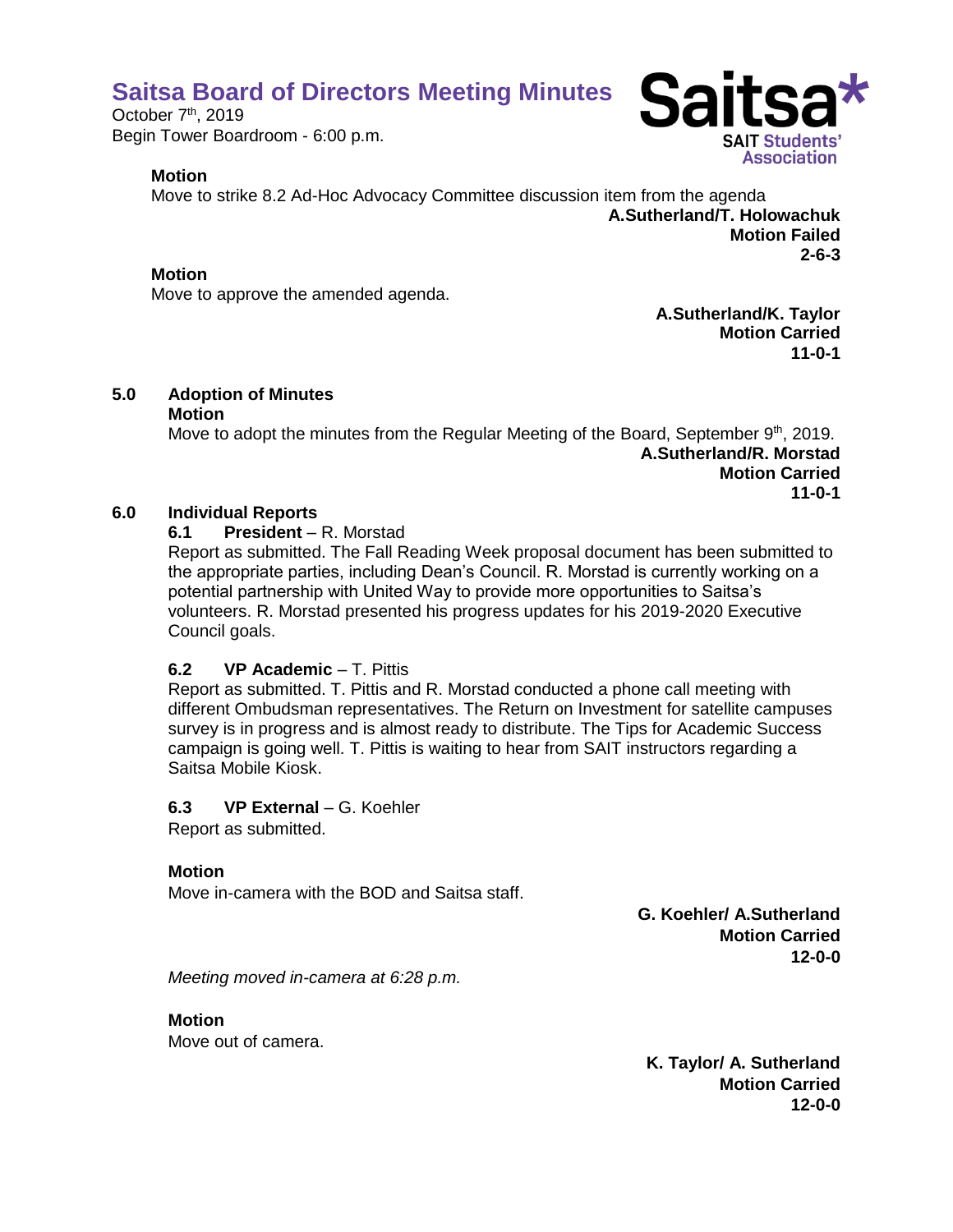October 7<sup>th</sup>, 2019 Begin Tower Boardroom - 6:00 p.m.



*Meeting moved out-of-camera at 6:43 p.m.*

## **6.4 VP Student Life** – J. Beddow

Report not submitted. J. Beddow is away.

## **7.0 Committee Reports**

## **7.1 Finance Committee – K. Taylor**

K. Taylor reported that the Finance Committee has not met since their May meeting.

## **7.2 Governance Committee – R. Morstad**

R. Morstad reported that the Governance Committee had not met during the summer. The current members of this committee consist of T. Pittis, R. Morstad and A. Sutherland.

#### **7.3 Nominations Committee – M. Busby**

M. Busby reported that the Nominations Committee have not met this academic term.

## **7.4 Ad-Hoc Advocacy Committee – G. Koehler**

G. Koehler reported that the Advocacy Committee have met. At the last Advocacy Committee meeting they discussed their external advocacy priorities. The committees internal and external goals are being presenting in agenda item 8.2.

#### **8.0 Business Items**

#### **8.1 Capital Asset Request – M. Stromme**

M. Stromme informed the BOD that many Saitsa staff require new computers; new computers are required as most computers are using an outdated operating system that will no longer be supported by Windows as of January 2020.

#### **Motion**

Move to approve the capital asset request from the Executive Director for new staff computers up to a maximum of \$28,0000.

> **A.Sutherland/K. Taylor 11-0-1 Motion Carried**

**Motion** Move to recess.

> **R. Morstad/T. Holowachuk Motion Carried**

*Recess at 6:53 p.m.*

**Motion** Move to call the meeting back to order.

**A.Sutherland/T. Holowachuk Motion Carried**

*Meeting resumed at 7:08 p.m.*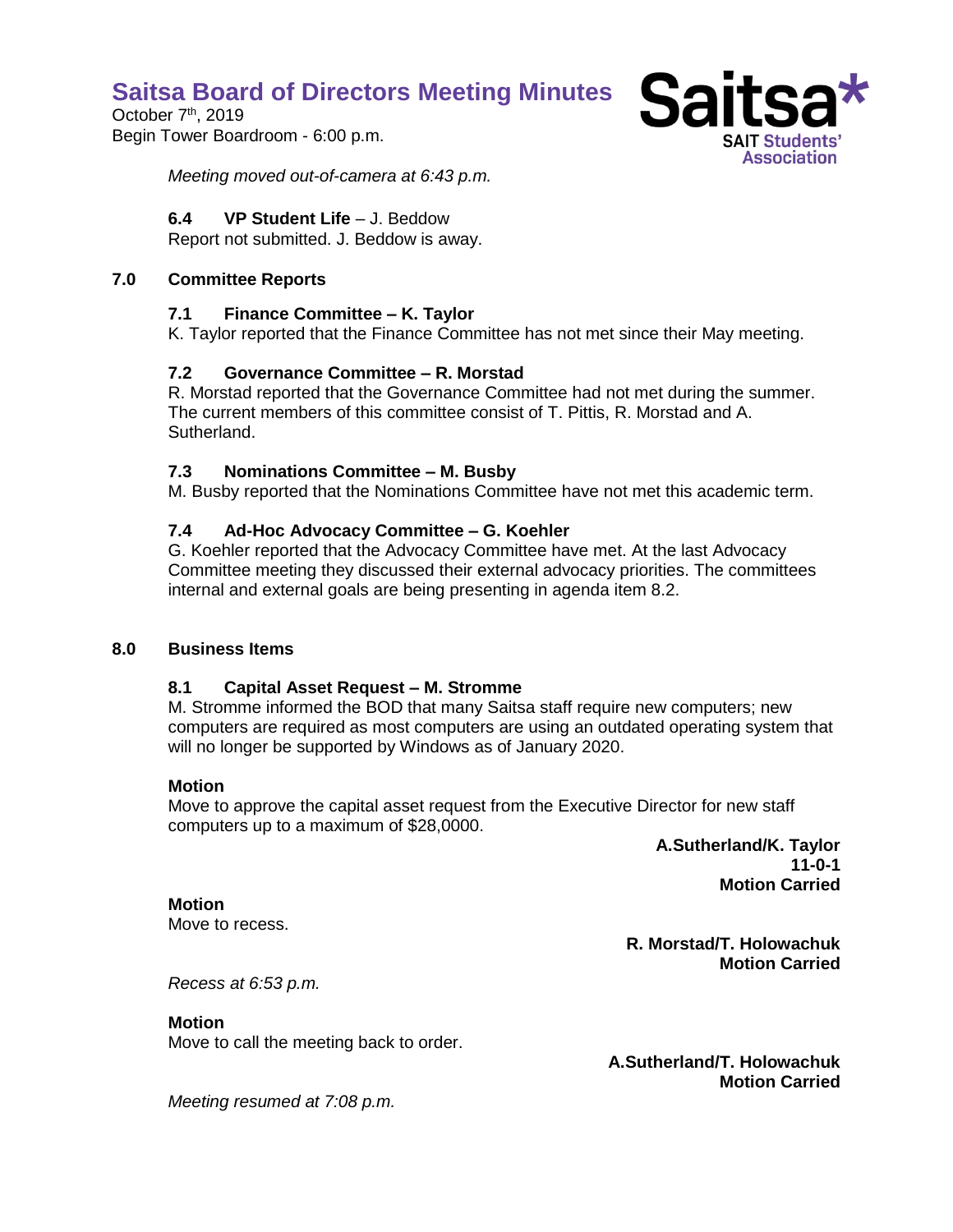October 7<sup>th</sup>, 2019 Begin Tower Boardroom - 6:00 p.m.



## **8.2 Ad-Hoc Advocacy Committee Goals and Discussion – G. Koehler**

G. Koehler presented the goals of the Advocacy Committee for the 2019-2020 academic year, as well as the VP External Legacy Goals. The BOD discussed aspects of G. Koehler's goals/motions regarding approval for his goals and priorities. The BOD would like the Advocacy Committee to adjust the TOR's, so the goals are more geared towards the Vice President External role. The Ad-Hoc Advocacy Committee was created to collect and enact student feedback regarding advocacy-related needs. The committee is not being used to its fullest extent.

#### **Motion**

Move that Open Educational Resources, Saitsa HQ, Transparency of Institutional Funding, Sexual Violence Policy and Procedures be adopted by the Saitsa Board of Directors as accepted 2019-2020 Vice President External Advocacy Initiatives

**G. Koehler/T. Holowachuk 7-2-2 Motion Carried**

#### **Motion**

Move for a Saitsa-specific lobby document to be an additional VP External goal for the 2019-2020 academic year.

**G. Koehler/K. Taylor 5-4-2 Motion Carried**

#### **Motion**

Move to dissolve the Saitsa Ad-Hoc Advocacy Committee.

**G. Koehler/ T. Pittis** *11-0-0* **Motion Carried**

## **9.0 Discussion and Information Items**

## **9.1 Awards Update – R. Paris**

An amendment to the Saitsa Athena Award was passed by the Executive Council. The BOD needs to ratify this change that was passed by the EC. The change to be ratified included an adjustment to ensure all members of the SAIT community can nominate an instructor for the Athena award, not just SAIT students.

#### **Motion**

Moved to ratify the amendment to the Athena Award as discussed.

**K. Taylor/R. Morstad 11-0-0 Motion carried**

## **9.2 Vice President External Legacy Goals Work Plan Update – G. Koehler**

As per a motion from the previous BOD meeting, G. Koehler revised his Work Plan to highlight what the BOD would like him to focus on. G. Koehler presented his 8 goals for the Executive Council 2019-2020 Work Plan with his reported progress.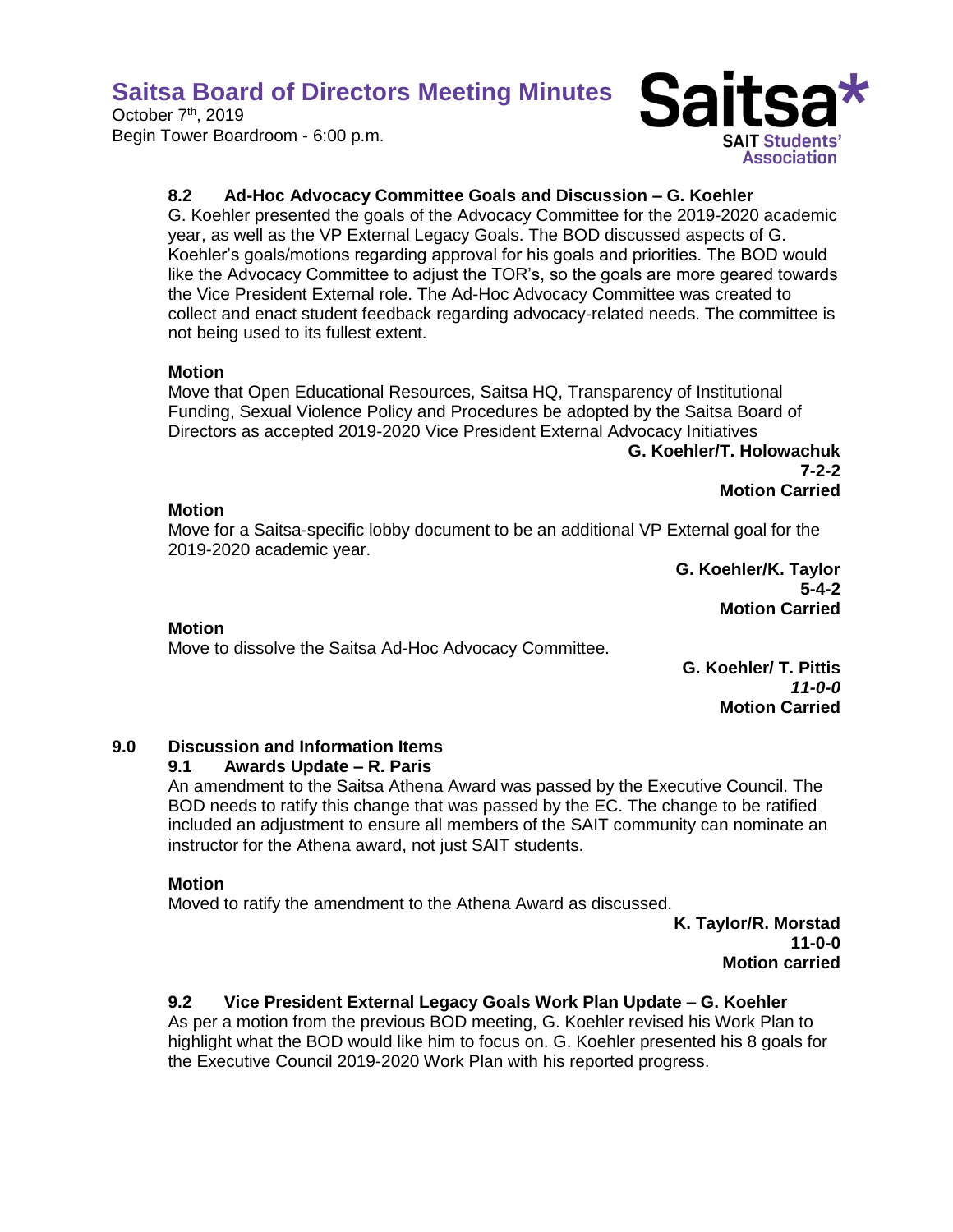October 7<sup>th</sup>, 2019 Begin Tower Boardroom - 6:00 p.m.



## **9.3 Chair and Vice-Chair Procedures – R. Paris**

R. Paris acknowledged the new members/roles within the BOD. R. Morstad took role of Saitsa President, due to that role change B. Callaghan took the role of BOD Chair. As B. Callaghan is now an employee of Saitsa (Volunteer Coordinator), A. Sutherland (as Vice Chair) took over the role of BOD Chair.

## **9.4 ED Report - M. Stromme**

M. Stromme presented Saitsa's most recent financials. On December  $2<sup>nd</sup>$  M. Stromme will present the completed 2018-2019 financial statements. M. Stromme indicated that August's statement will not include the recently closed bank account information.

## **9.5 In-Camera**

#### **Motion**

Move to go in-camera without A. Walgren, R. Paris and guests.

**K. Taylor/Z. Bukhari Motion Carried**

*Meeting went in-camera at 8:32 p.m.*

#### **Motion**

Move out of camera.

**G. Koehler/A.Sutherland Motion Carried**

*Meeting came out of camera at 9:04 p.m.*

## **Motion**

Move in camera without staff.

**T. Holowachuk/K. Taylor Motion carried**

*Meeting moved in-camera at 9:05 p.m.*

## **Motion**

to move out of camera.

**T. Holowachuk/ Z. Bukhari Motion carried**

*Meeting moved out-of-camera at 9:19 p.m.*

## **9.6 Acknowledgement of service**

The Board Chair officially thanked all board members for their hard work and duty to Saitsa for the 2018-2019 term, Additionally the EC would like to thank all the directors for their service.

## **10.0 Adjournment**

**Motion**

Move to adjourn the meeting.

**M.Busby/K. Taylor Motioned carried**